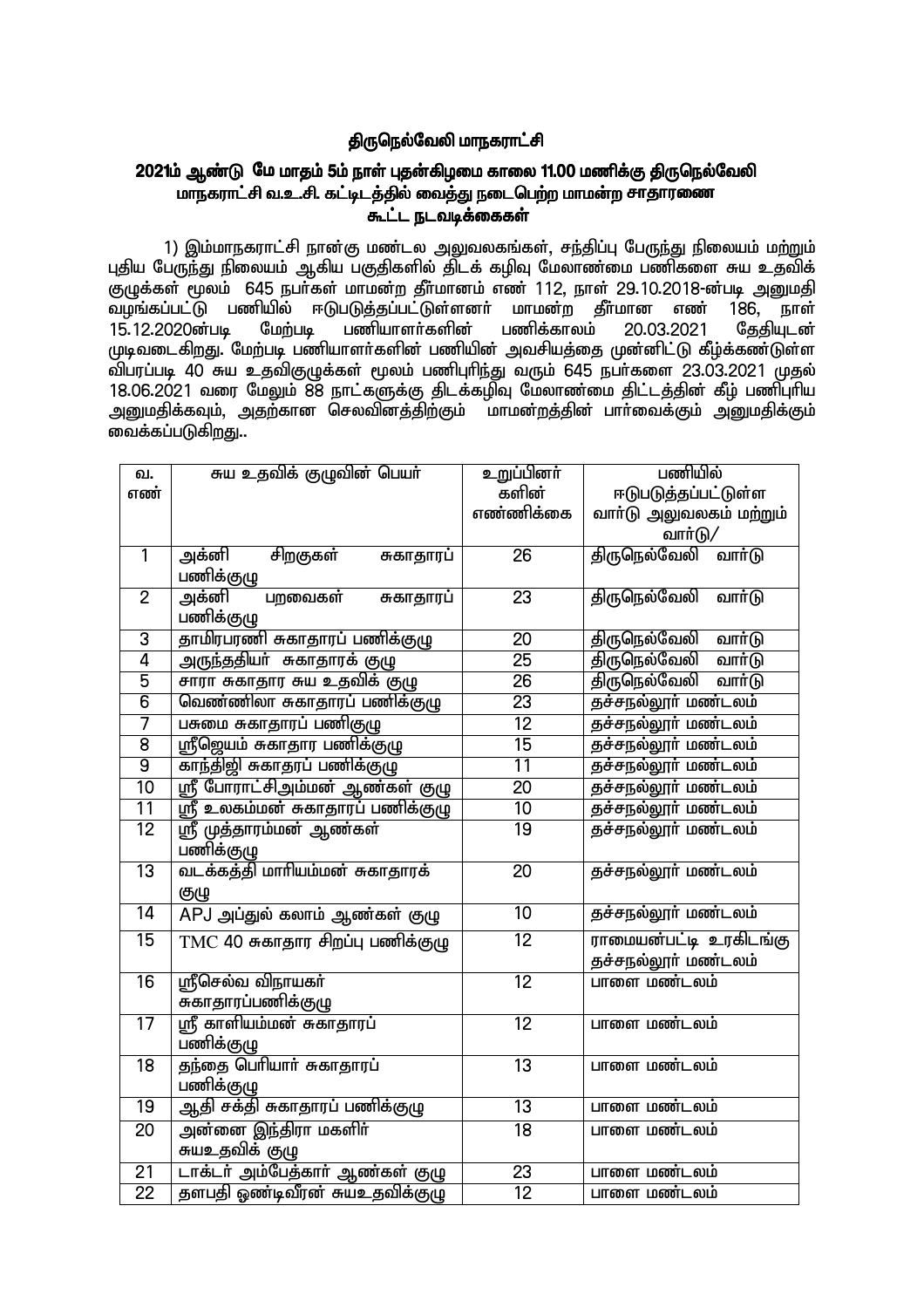| 23              | மகாராஜா ஆண்கள் சுயஉதவிக்குழு                                | 15              | பாளை மண்டலம்         |
|-----------------|-------------------------------------------------------------|-----------------|----------------------|
| 24              | .<br>ஓம்சக்தி சுகாதாரப் பணிக்குழு                           | $\overline{12}$ | பாளை மண்டலம்         |
| $\overline{25}$ | முத்தாரம்மன் சுயஉதவிக்குழு                                  | 10              | பாளை மண்டலம்         |
| $\overline{26}$ | <u>ர் அன்னை தெரசா சுயஉதவிக்குழு</u>                         | 14              | பாளை மண்டலம்         |
| 27              | நேருஜி ஆண்கள் சுகாதாரக் குழு                                | 14              | மேலப்பாளையம் மண்டலம் |
| $\overline{28}$ | மங்களாஸ்வரி பெண்கள்                                         | $\overline{21}$ | மேலப்பாளையம் மண்டலம் |
|                 | சுயஉதவிக்குழு                                               |                 |                      |
| 29              | பாரதி ஆண்கள் சுய உதவிக்குழு<br>செங்கை வாஞ்சிநாதன் சுகாதாரக் | 19              | மேலப்பாளையம் மண்டலம் |
| 30              |                                                             | $\overline{18}$ | மேலப்பாளையம் மண்டலம் |
|                 |                                                             |                 |                      |
| 31              | <u>குழு</u><br>மங்கள விநாயகா் ஆண்கள் சுய                    | $\overline{16}$ | மேலப்பாளையம் மண்டலம் |
|                 | உதவிக்குழு                                                  |                 |                      |
| $\overline{32}$ | ————————————————————<br>செந்தமிழ் மகளீா் சுய உதவிக்குழு     | 10              | மேலப்பாளையம் மண்டலம் |
| 33              | சுபாஷ் சந்திரபோஸ் சுகாதாரப்                                 | 12              | மேலப்பாளையம் மண்டலம் |
|                 | பணிக்குழு                                                   |                 |                      |
| 34              | <u>நேதாஜி சுய உதவிக்குழு</u>                                | 14              | மேலப்பாளையம் மண்டலம் |
| 35              | செம்மொழி சுய உதவிக்குழு                                     | 17              | மேலப்பாளையம் மண்டலம் |
| $\overline{36}$ | அன்னை சத்தியா சுயஉதவிக்குழு                                 | $\overline{15}$ | மேலப்பாளையம் மண்டலம் |
| $\overline{37}$ | அன்னை சந்தியா சுயஉதவிக்குழு                                 | $\overline{12}$ | மேலப்பாளையம் மண்டலம் |
| $\overline{38}$ | திருப்பதி சுகாதாரக்குழு                                     | $\overline{18}$ | மேலப்பாளையம் மண்டலம் |
| 39              | காளியம்மன் ஆண்கள்                                           | $\overline{17}$ | மேலப்பாளையம் மண்டலம் |
|                 | சுகாதாரப்பணிக்குழு                                          |                 |                      |
| 40              | தந்தை பெரியார் ஆண்கள்                                       | $\overline{16}$ | மேலப்பாளையம் மண்டலம் |
|                 | பணிக்குழு                                                   |                 |                      |
|                 | மொத்தம்                                                     | 645             |                      |

ஆ) மேலும் திருநெல்வேலி மாநகராட்சி தச்சநல்லூா் மண்டல பகுதிகளில் 8 குடியிருப்போா் நலச்சங்கமும், பாளையங்கோட்டை மண்டல பகுதியில் 10 குடியிருப்போா் நலச்சங்கமும் மேலப்பாளையம் மண்டல பகுதியில் 14 குடியிருப்போர் நலச்சங்கங்களிலும் 10 .ஆண்டுகளாக ஒப்பந்த அடிப்படையில் நலச்சங்கங்களின் மேற்பாா்வையாளாின் கீழ் துப்புரவு<br>பணிகள் மேற்கொள்ளப்பட்டு வந்தது. தற்போது மேற்படி நலச்சங்கங்களுடன் நலச்சங்கங்களுடன<u>்</u> மேற்கொள்ளப்பட்ட ஒப்பந்தம் 1.1.2018 முதல் ரத்து செய்யப்பட்டு மாநகராட்சி மூலம் துப்புரவு<br>பணி மேற்கொள்ளப்பட்டு வருகிறது. இம்மாநகராட்சியில் பணியாற்றும் நிரந்தர துப்புரவு ,<br>இம்மாநகராட்சியில் பணியாற்றும் நிரந்தர துப்புரவு பணியாளர்களின் பற்றாக்குறையை கருத்தில் கொண்டு மண்டல சுகாதார அலுவலர்களால் தெரிவிக்கப்பட்ட துப்புரவு பணியாளர்களின் தேவைப்பட்டியலின்படி சுய உதவிக்குழு துப்புரவு பணியாளர்களை கொண்டு துப்புரவு பணி மேற்கொள்ள ஏதுவாக தச்சநல்லுார் மண்டல<u>த்திற்கு</u> 19 நபர்கள் கொண்ட ஒரு சுயஉதவிக்குழுவும், பாளையங்கோட்டை மண்டலத்திற்கு 15 நபர்கள் கொண்ட இரண்டு சுய உதவிக் குழுவும் மேலப்பாளையம் மண்டலத்திற்கு 16 நபர்கள் மற்றும் 17 நபா்கள் கொண்ட இரண்டு சுயஉதவிக்குழுவும் ஏற்படுத்தி மேற்படி பணியாளா்கள் மூலம் திடக்கழிவு மேலாண்மை பணி 01.01.2018 முதல் 88 நாட்களுக்கு மேற்கொள்ளவம் அகற்கான செலவினத்திற்கும் மாமன்ற தீர்மான எண் 13, நாள் 28.03.2018-ல் அனுமதி பெறப்பட்டு <u>அத</u>ன்படி மேற்படி சுய உதவிக்குமுக்கள் பணியாளர்கள் பணிபுரிர்கு வருகின்றனர்.

மேற்படி பணியாளர்கள் பணிக்காலம் மாமன்ற தீர்மானம் எண் 186, நாள் 15.12.2020ன் பிரகாரம் 13.03.2021 உடன் முடிவடைவதால் மேலும் 16.03.2021 முதல் 11.06.2021 வரை 88<br>நாட்களுக்கு மேற்படி பணியாளர்களை பணியில் ஈடுபடு<u>த்துவதற்கு</u>ம் அகற்கான ஈடுபடுத்துவதற்கும் செலவினத்திற்கும் மாமன்றத்தின் அனுமதிக்கு வைக்கப்படுகிறது. மாவட்ட ஆட்சித் தலைவர் அவர்களின் செயல்முறை ஆணை ந.க.எண் M3/13618/2020, நாள் 26.8.2020ன் படி துாய்மை பணியாளர்களின் ஊதியம் ரூ.388/- என நிர்ணயம் செய்யப்பட்டுள்ளது. அதன்படி ஊதியம் வழங்கவும் மாமன்றத்தின் அனுமதிக்கு வைக்கப்படுகிறது.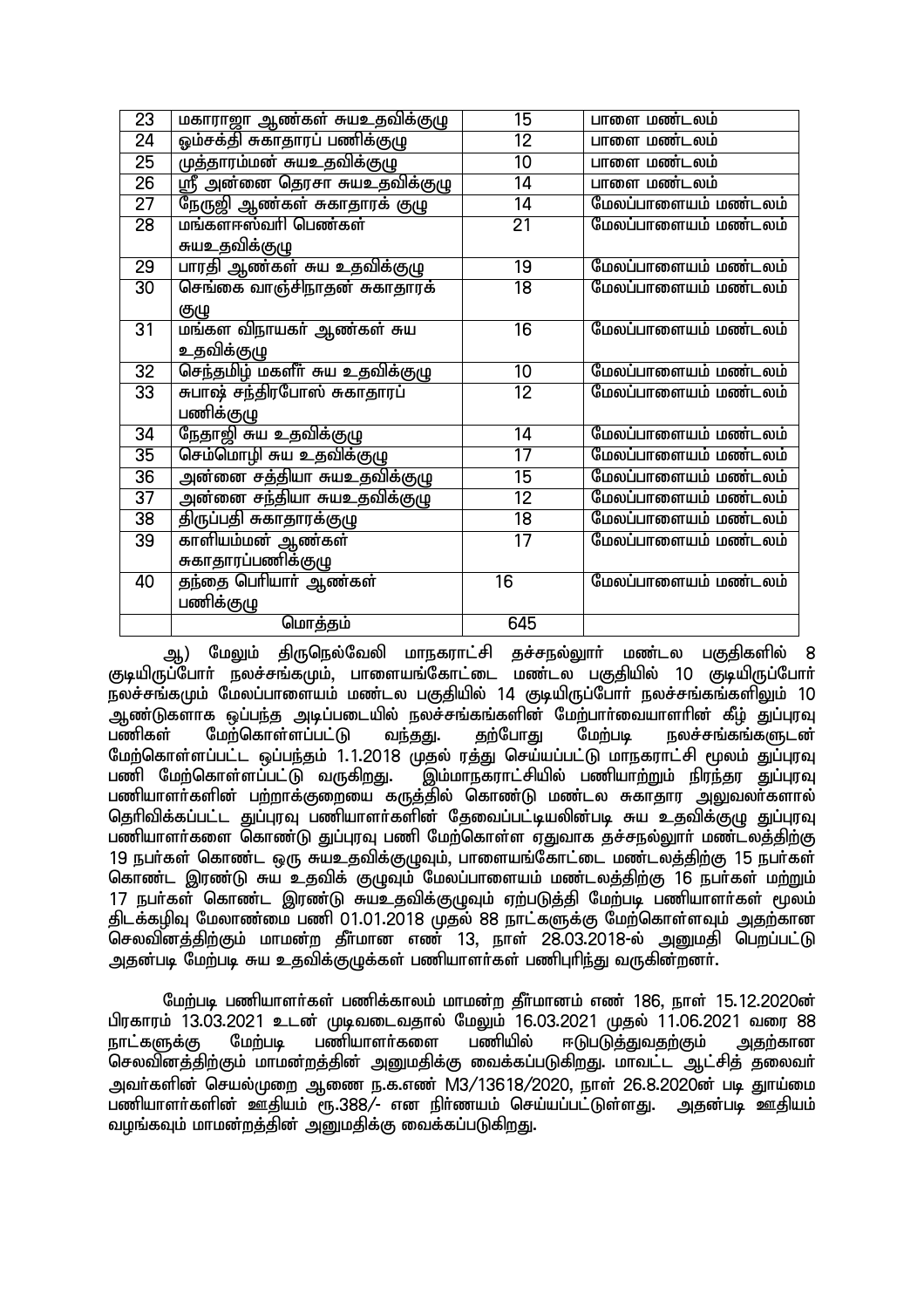அலுவலகக்குறிப்பு:

அடிப்படையில் <u>உச்சநீகிமன்ற</u> வமிகாட்டுகலின் எற்படுக்கப்பட்டுள்ள **நகாாட்சி** திடக்கழிவு (மேலாண்மை மற்றும் கையாளுதல்) விதிகள் 2000 ஐ பின்பற்றி குப்பையினை வீடுவீடாகச் சென்று மட்கும் மற்றும் மட்காத குப்பையாகப் பிரித்து வாங்க வேண்டியது .<br>இன்றியமையாத ஒன்றாகும். இம்மாநகராட்சியிலுள்ள குறைந்த எண்ணிக்கையிலான குப்பாவப் பணியாளர்களைக் கொண்டு மாநகரப் பகுகி முமுவகிலும் கிடக்கமிவு மேலாண்மைப் பணிகளை மேற்கொள்ள இயலாத நிலை உள்ளது. இந்நிலையில் இக்குழுக்களைச் சேர்ந்த நபர்களுக்கு நாள் ஒன்றுக்கு ரூ.388/- என்ற அடிப்படையில் தொகை வழங்குவதால் மாநகராட்சிக்கு ஏற்படும் செலவினம் வெகுவாக குறைகின்றது. மேலும் அரசாணை எண். 69, நகராட்சி நிர்வாகம் மற்றும் குடிநீர் வழங்கு (ந.நி3) துறை, நாள் 4.5.98-ன் மூலம் தமிழ்நாட்டில் நகராட்சி சேவைப் பணிகளை தனியாா் மயமாக்குதல் குறித்து வெளியிடப்பட்டுள்ள கொள்கைக் குறிப்பில், தனியார்மயமாக்கப்பட வேண்டிய சேவைப் பணிகளுள் திடக்கழிவு மேலாண்மையும் ஒன்று மேலும் நிரந்தர துப்புரவு பணியாளர்கள் பணியமர்த்தினால் எனக் தெரிவிக்கப்பட்டுள்ளது. செலவினம் மாதம் ஒன்றுக்கு ரூ.1,25,00,000 ஆகும். சுயஉதவிக் குழுக்களை பணியில் ஈடுபடுக்கினால் செலவினம் மாகம் ஒன்றுக்கு <sub>е</sub>п.86,60,160/-ஆகும். மேர்கண்ட காரணங்களின் அடிப்படையில் மேற்கண்ட 45 சுய உதவிக் குழுக்களை நபர் ஒருவருக்கு நாள் ஒன்றுக்கு ரூ.388/- என மாவட்ட ஆட்சித் தலைவரின் செ.மு.ஆணை ந.க.எண் M3/13618/ 2020, நாள் 26.08.2020ன்படி தின ஊதியம் அடிப்படையில் மாமன்ற தீர்மான எண். 186, நாள் 15.12.2020ன்படி முறையே அறுமதி காலம் 23.12.2020 முதல் 20.03.2021 முடிய மற்றும்  $16.12.2020$  முகல்  $13.03.2021$  உடன் முடியவுள்ள நிலையில் அ) வில் குறிப்பிட்டுள்ள 645 சுயுஉதவிக்குமு தூய்மை பணியாளர்களுக்கு 23.03.2021 முதல் 18.06.2021 வரை 88 நாட்களுக்கும் ஆ) வில் குறிப்பிட்டுள்ள 99 சுயஉதவிக்குழு தூய்மை பணியாளர்களுக்கு 16.03.2021 முகல் 11.06.2021 வரை 88 **நாட்களுக்கும்** மேற்படி சுயஉகவிக்கும பணியாளர்களை திடக்கழிவு மேலாண்மைப் பணியில் ஈடுபடுத்தவும் மாவட்ட ஆட்சித் தலைவர் அவர்களின் செயல்முறை ஆணை ந.க.எண் M3/13618/2020 நாள்: 26.8.2020ன் படி துாய்மை பணியாளர்களின் ஊதியம் ரூ.388/- என நிர்ணயம் செய்யப்பட்டுள்ளது. அகன்படி ஊகியம் அதற்காகும் மொக்க செலவினக்கினை மாநகராட்சி பொது நிகியிலிருந்து வமங்கவம். மேற்கொள்ள மாமன்றம் அனுமதி வழங்கலாம். மேலும் அவசரம் அவசியம் கருதி ஆணையா் அலுவலா் அவா்களின் முன்அனுமதி பெற்று பணியாளா்களை பணியில் மற்றும் கனி ஈடுபடுத்தியமைக்கு மாமன்றம் பின்னேற்பு வழங்கலாம்.

கீர்மானம் எண் 1:

அலுவலகக் குறிப்பு அங்கீகரிக்கப்படுகிறது

(H<sub>2</sub>/7560/2017)

2) கிருநெல்வேலி மாநகாரட்சி, கிருநெல்வேலி மண்டலம் கிருநெல்வேலி டவண் நேகாறி சுபாஸ் சந்திர போஸ் தினசரி மார்க்கெட் சீர்மிகு நகர திட்டத்தின் கீம் நவீன வசதிகளுடன் கூடிய மார்க்கெட் அமைய இருப்பதால் ஏற்கனவே அவ்விடத்தில் உள்ள 2 வேப்பமரங்களையும், டவுண் காவல் நிலையத்திற்கு எதிர்புறம் திருநெல்வேலி மண்டல அலகு அலுவலகம் கட்டிடம், ஆரம்ப சுகாதார நிலையக் கட்டிடங்கள் உள்ள இடத்தில் சீா்மிகு நெல்லைத் திட்டத்தின் கீழ் பலஅடுக்கு இருசக்கர வாகன நிறுத்துமிடம் அமைக்க பணி நடைபெறும் இடத்தில் உள்ள 7 மரங்களை வெட்டி அப்புறப்படுத்த பொது ஏலம் மற்றும் ஒப்பந்தப்புள்ளி மூலம் எடுத்து செல்ல ் 26.02.2021 அன்று நடைபெற்ற பொது ஏலம் / ஒப்பந்தப்புள்ளியில் கலந்து கொள்ள<br>விண்ணப்பித்த 63 பேர்களில் 45 பேர்கள் மட்டும் ஏலத்தில் கலந்து கொண்டுள்ளனர். அதில் 10 பேர்கள் மட்டும் கீழ்க்கண்டவாறு ஏலக்கேள்வி கேட்டுள்ளார்கள். மேலும் ஒப்பந்தப்புள்ளி ஏதும் வாப்பொவில்லை. மேற்படி எலக்கேள்வி கேட்டுள்ள விபாம் பின்வருமாறு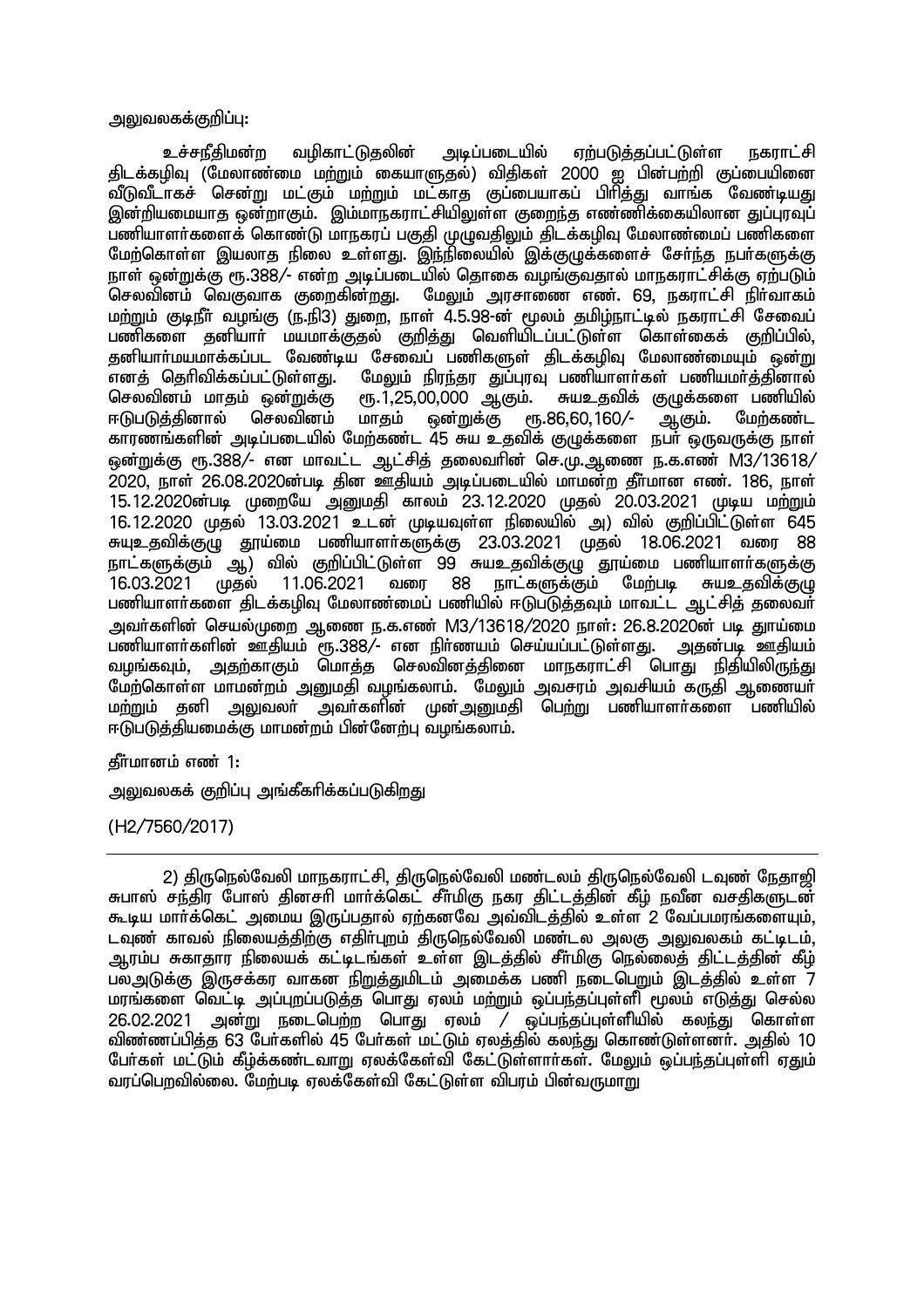## ஏலத்தில் கேள்வி கேட்கப்பட்டவிபரம்

| வ.எண்          | பெயர் மற்றும் முகவரி    | குறுமத்  | ஏலம் கேட்கப்பட்ட தொகை |
|----------------|-------------------------|----------|-----------------------|
|                |                         | தொகை     | விபரம்                |
|                |                         | ரூ.      | ரூ.                   |
| 1.             | திரு.எஸ்.சுடலைகண்ணு     | 35,575/- | 1,00,000/-            |
|                | 1/50 சரோஜினி தெரு       |          | 1,10,000/-            |
|                | பழையபேட்டை              |          | 1,20,000/-            |
|                |                         |          | 1,30,000/-            |
|                |                         |          | 1,40,000/-            |
|                |                         |          | 1,45,000/-            |
|                |                         |          | 1,48,000/-            |
|                |                         |          | 1,52,000/-            |
|                |                         |          | 1,55,000/-            |
|                |                         |          | 1,58,000/-            |
|                |                         |          | 1,60,000/-            |
|                |                         |          | 1,65,000/-            |
|                |                         |          | 1,67,000/-            |
| 2.             | திரு.மு.சுப்பிரமணியன்   | 35,575/- | 1,61,000/-            |
|                | $MSK$ இரும்புகடை        |          |                       |
|                | 26-10 சிவசக்தி ரோடு     |          |                       |
|                | திருநெல்வேலி 627 001    |          |                       |
| 3              | திரு.இ.முத்துராமலிங்கம் | 35,575/- | 1,05,000/-            |
|                | 1-13 பிள்ளையார் கோவில்  |          | 1,15,000/-            |
|                | தெரு                    |          | 1,25,000/-            |
|                | வல்லக்குளம்(P.O)        |          | 1,35,000/-            |
|                | ஸ்ரீவைகுண்டம்           |          | 1,42,000/-            |
|                | துாத்துக்குடி           |          | 1,47,000/-            |
|                |                         |          | 1,50,000/-            |
|                |                         |          | 1,53,000/-            |
|                |                         |          | 1,57,000/-            |
|                |                         |          | 1,59,000/-            |
| $\overline{4}$ | திரு.சந்தானம்           | 35,575/- | 1,66,000/-            |
|                | த/பெ மாடசாமி            |          |                       |
|                | 95ஏ திம்மராஜபுரம்       |          |                       |
|                | மேலூர்<br>பாளையங்கோட்டை |          |                       |
|                |                         |          |                       |
|                |                         |          |                       |

மேற்கண்ட ஏலம் தொகைகளில் திரு.எஸ்.சுடலைகண்ணு என்பவர் கேட்டுள்ள ஏலத்தொகையானது, நிர்ணயிக்கப்பட்ட குறுமத் தொகை ரூ.35,575/-யைவிட ரூ. $1,31,425/$ -கூடுதலாக ஏலம் கேட்டு மொத்தம் ரூ.1,67,000/-ஆகும். எனவே ஏல உச்ச கேள்வி கேட்டுள்ள கிரு.எஸ்.சுடலைகண்ணு அவர்களுக்கு அனுமதி வழங்க மாமன்றத்தின் பார்வைக்கும். அனுமதிக்கும்

## அலுவலகக் குறிப்பு:

பொருளில் குறிப்பிட்டுள்ளவாறு திருநெல்வேலி மாநகராட்சி, திருநெல்வேலி வாா்டு அலுவலகத்தில் 26.02.2021 அன்று நடைபெற்ற பொது ஏலம் மற்றும் ஓப்பந்தப்புள்ளியில் ு;<br>திரு.எஸ்.சுடலைகண்ணு என்பவர் கேட்டுள்ள ஏலத்தொகையானது, நிர்ணயிக்கப்பட்ட குறுமத் தொகை ரூ.35,575/-யைவிட ரூ.1,31,425/- கூடுதலாக ஏலம் கேட்டு மொத்தம் ரூ.1,67,000/-<u>ஆக உள்ளதால், மேற்படி உச்ச ஏலக் கேள்வி தொகையினை உறுதி செய்யலாம். மேலும், உச்ச</u>